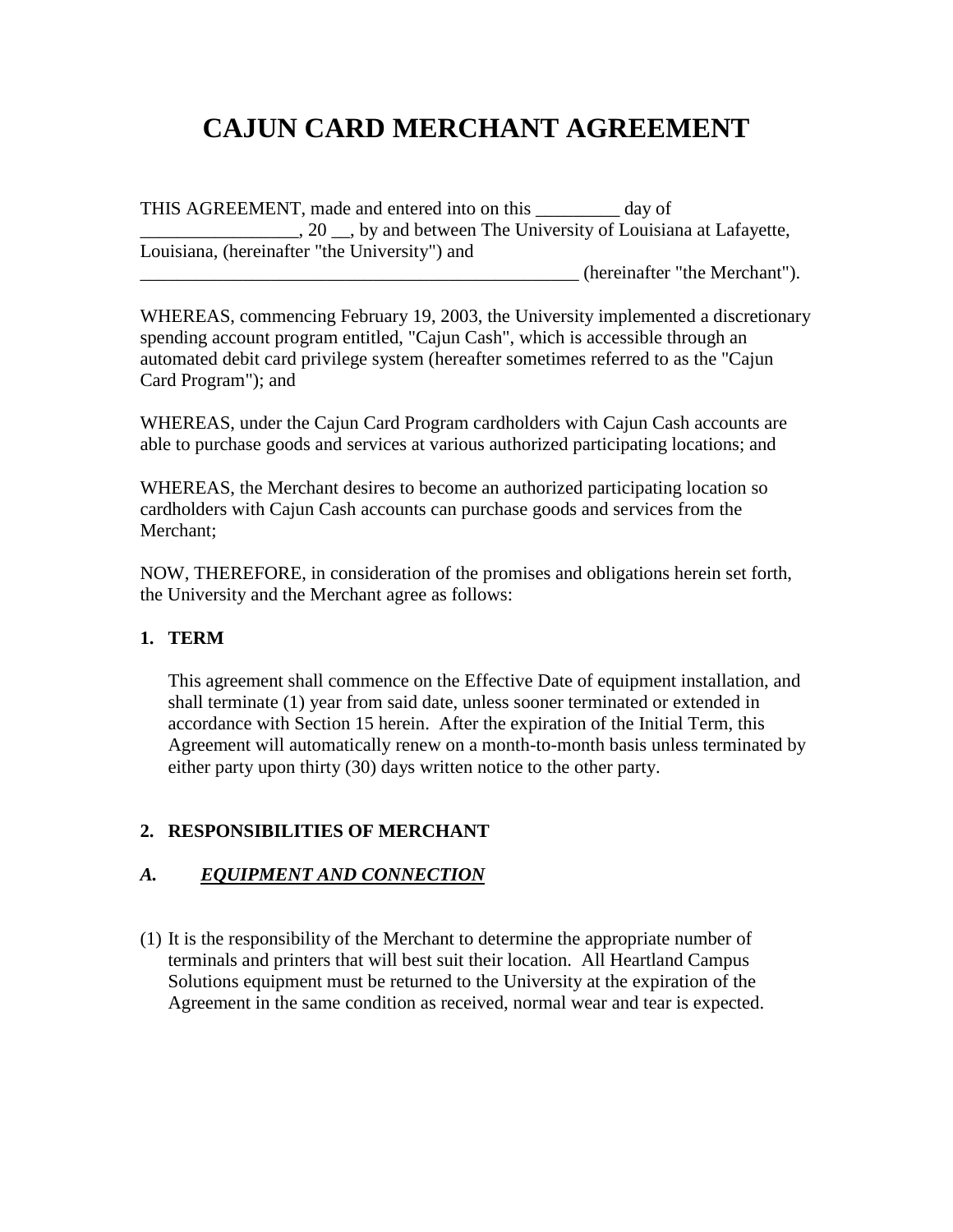- (2) Heartland Campus Solutions equipment requires a wired internet connection in order to access the Cajun Card System. The Merchant must also have network connectivity where the terminal will be placed within the location and is responsible for any additional wiring or costs that may involve connecting the terminal.
- (3) The Merchant, at its cost, is responsible for providing electrical power and network connectivity for all Heartland Campus Solutions equipment located at the Merchant's place of business as well as all printer paper and any other supplies and materials.
- (4) If at any time the Cajun Card Program's software indicates a malfunction, the Merchant, upon learning of such malfunction, immediately shall notify the Cajun Card Office by telephone at (337) 482-1430 or (337) 482-1318 of the malfunction. The Merchant bears the risk of loss if it knowingly continues to accept Cajun Card sales transactions while the Cajun Card Program's software is malfunctioning, and the University reserves its right to deny payment to the Merchant for any of those Cajun Card sales transactions which are later denied for insufficient funds. The Merchant agrees that in no event shall the University be liable to the Merchant for any loss of revenues or profits incurred or suffered by the Merchant resulting from or attributable to the Cajun Card Program's software's failure to operate properly or from the Merchant's acceptance of an Cajun Card sales transaction without an on-line authorization shown by the card authorization equipment.
- (5) The Merchant will be responsible for any damage to, loss or theft of the equipment and if damage, loss or theft occurs, the Merchant shall pay a reasonable amount, not to exceed the replacement cost of the equipment. The University, at its cost and expense, is responsible for support and maintenance when resulting from normal wear and tear of all Heartland Campus Solutions equipment used in conjunction with the University's Cajun Card Program. In the event the merchant fails to return the equipment in a timely fashion, the University may elect to treat the failure to return as the act of conversion and retains the option of filing suit for the recovery of three times the value of the merchandise, attorney fees and, if applicable, lost income.
- (6) The University is solely responsible for paying the cost of any upgrades of equipment and/or software required to assure continued compatibility with the Cajun Card Program.
- (7) The Merchant acknowledges the University, from time to time, will take the Cajun Card Program down to perform necessary system maintenance or to ensure system integrity while loading large quantities of data. The University will give the Merchant advance notice of any scheduled down-time and attempt to be as convenient as possible. However, should the Cajun Card Program experience unanticipated down-time(s), the University's priority will be the timeliness of reinstating the system, without regard to notifying each participating merchant. The Merchant bears the risk of loss if it continues to accept Cajun Card sales transactions while the Cajun Card Program is down, whether such down-time is scheduled or unanticipated. The Merchant agrees that in no event shall the University be liable to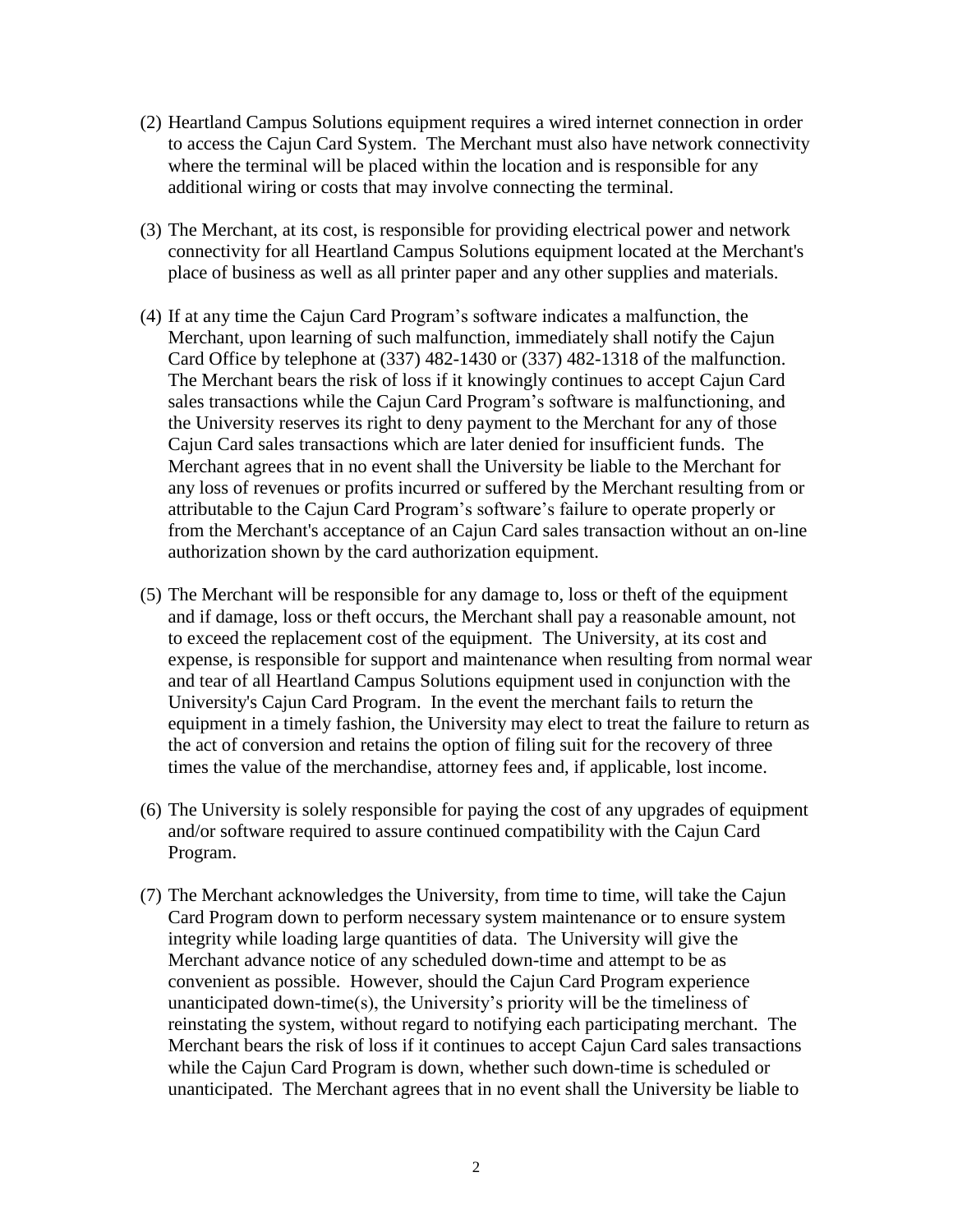the Merchant for any loss of revenues or profits incurred or suffered by the Merchant resulting from or attributable to the Cajun Card Program's software's failure to operate properly or from the Merchant's acceptance of an Cajun Card sales transaction without an on-line authorization shown by the card authorization equipment or while the Cajun Card Program is not functioning.

# *B. CARD ACCEPTANCE*

- (1) The Merchant agrees to require the cardholder to present his/her Cajun Card for swiping through the Heartland Campus Solutions Data Collection Terminal to process a sales transaction on the Cajun Card Program. Sales transactions based on verbal authorization where the cardholder's Cajun Card is not physically presented to the Merchant are not permitted. For each Cajun Card sales transaction, the Merchant is required to obtain the cardholder's signature on the Merchant's copy of the sales receipt and to retain that sales receipt for the specified period of one (1) year. The Merchant agrees that the University shall have no responsibility or liability to pay the Merchant for any sales transaction which is accepted and processed by the Merchant without the presentation of the cardholder's Cajun Card at the time the sales transaction occurs.
- (2) Prior to accepting the Cajun Card for a sales transaction, the Merchant is responsible for verifying that the person in the possession of the Cajun Card is the same person pictured in the photograph on the Cajun Card. The Merchant agrees that if the University determines that the Merchant's failure to perform such verification resulted in the Merchant's acceptance of a lost or stolen Cajun Card for a sales transaction, the University may deny payment to the Merchant for such sales transaction.
- (3) Prior to accepting the Cajun Card for a sales transaction, the Merchant is responsible for verifying that sufficient funds are available in the cardholder's account by using the Heartland Campus Solutions Data Collection Terminal linked to the Cajun Card system or by telephoning the Cajun Card Office. When the Merchant either fails to verify that sufficient funds are available in the cardholder's account for the sales transaction, or knowing that the cardholder's account has insufficient funds, proceeds to make the sale, then the Merchant assumes the risk of loss by accepting the Cajun Card for that sales transaction, and the University will not be liable to the Merchant for payment of that sales transaction which later is denied for insufficient funds.
- (4) The Merchant shall retain complete and accurate records of all Cajun Card Program sales transactions for a period of one (1) year and shall cooperate with all requests from the University for information regarding sales transactions which are disputed by cardholders.

If the Cajun Card Program indicates that the Cajun Card has been reported as lost or stolen, the Merchant shall attempt to retain the persons Cajun Card. The Merchant shall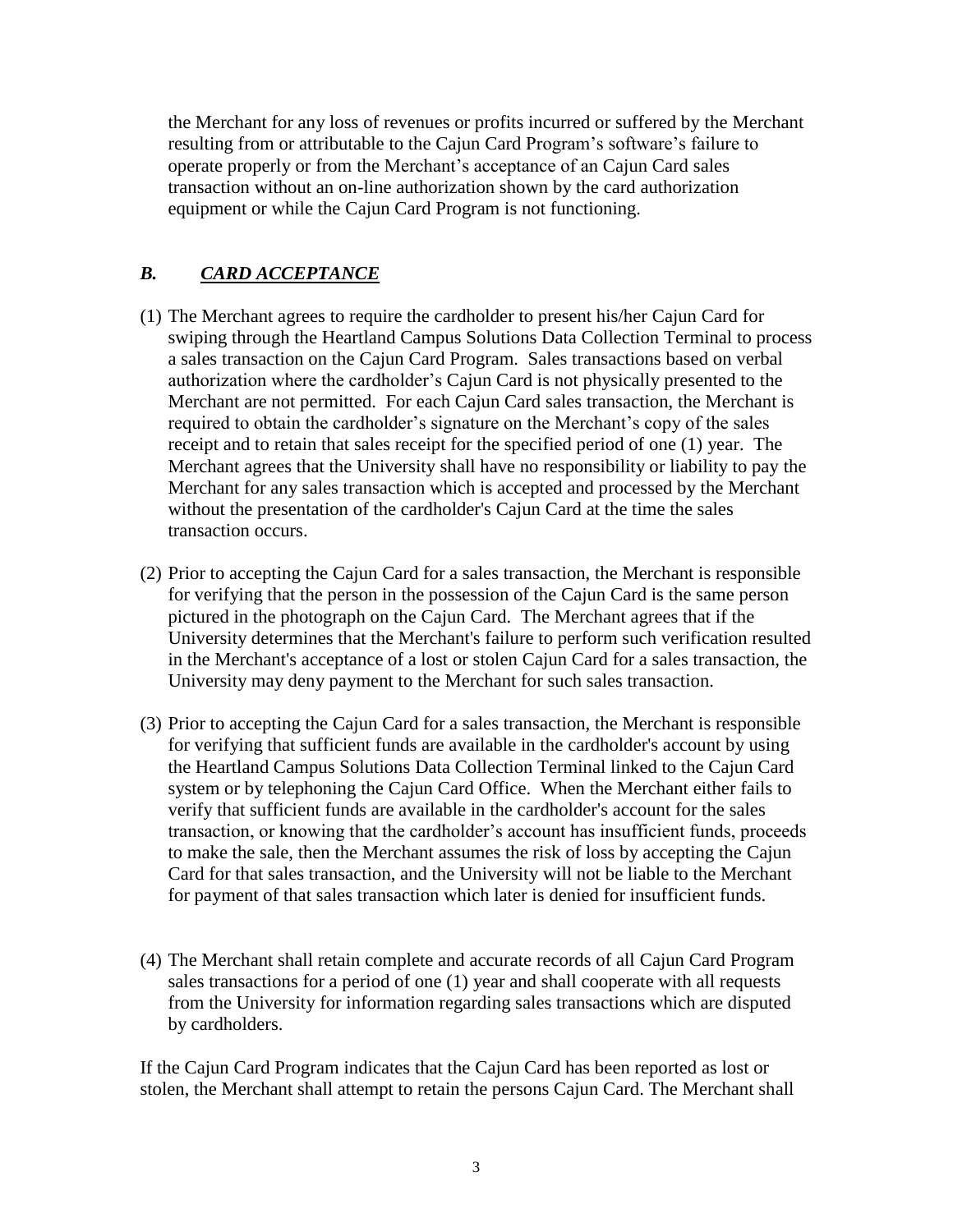report immediately any suspicious sales transactions or attempted sales transactions to the Cajun Card Office as well as information about the individual who was attempting to use that card. The Merchant shall promptly return any Cajun Cards retained or left by cardholders to the Cajun Card Office.

# *C. FEES/PAYMENTS*

The Merchant is provided (1) terminal/printer at each location. The Merchant agrees to pay a onetime set up cost of \$500.00 for each additional terminal/printer requested at the merchant location. This fee must be paid before the terminal set-up date.

The Merchant agrees that the University shall be entitled to charge and retain as a transaction service charge\_5\_% of the Merchant's net sales (sales price not including sales tax) from each Cajun Card sales transaction. The Merchant agrees not to charge or pass on to the cardholder at the time of purchase this transaction service charge or any other fee or surcharge as a condition of the Merchant's acceptance of the Cajun Card for a sales transaction. For the purposes hereof, the term "net sales from each Cajun Card sales transaction" means net receipts from Cajun Card sales transactions (sales price not including sales tax ) less the proposed transaction service fee (commission).

- (1) The University shall pay the Merchant for its verified Cajun Card Program sales, less the transaction services charges, on either a weekly, bi-weekly, or monthly basis in accordance with Section 3 hereof. Prior to payment, the Cajun Card Office within fifteen (15) calendar days will verify the Merchant's sales figures through the Cajun Card Program sales location reports, and if verified will send the request for payment for that sales period to the University's Business Services Department. The Merchant agrees that the University may deduct and retain from each Cajun Card Program sales payment due to the Merchant the transaction service charges as well as any other charges, or amounts which may be due and owing to the University by Merchant pursuant to this Agreement. The University shall be entitled to withhold payment of those sales transactions which the University is unable to verify or which are disputed by the cardholder until the sales transaction is verified to the University's satisfaction or the inquiry into the disputed sales transaction is completed. The Merchant must notify the Cajun Card Office within sixty (60) days of its receipt from the University of a Cajun Card Program sales payment of any objection that the Merchant has to the amount paid.
- (2) The Merchant is responsible for timely submission of Cajun Card Program sales transaction payment requests to the Cajun Card Office.
- (3) The Merchant assumes the risk of non-payment for any sales transaction that is denied for processing by the Cajun Card Program. The Merchant's failure to adhere to and comply with the terms of this Agreement may result in denial of payment by the University for Sales Transactions, which later are disputed by the cardholder.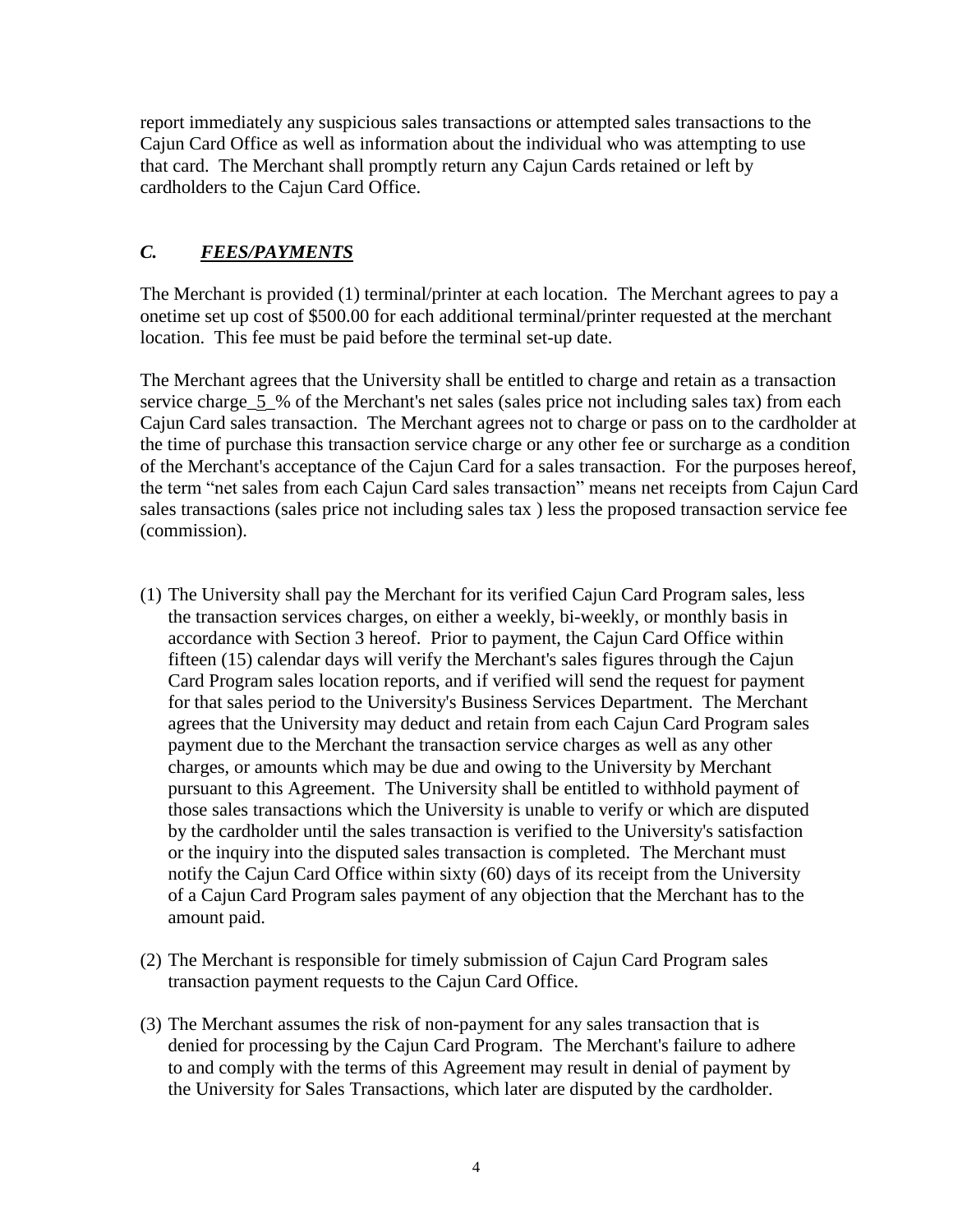#### **3. RESPONSIBLITIES OF THE UNIVERSITY**

- A. The University will support the Cajun Card Office to administer the Cajun Card Program which may include, but not be limited to, opening and closing cardholder accounts, taking account deposits, issuing cardholder account statements, answering questions, investigating disputed transactions or charges, managing the database of customer and merchant accounts, promoting and marketing the Cajun Card Program, and maintaining the CPU and related software.
- B. The University shall pay the Merchant for verified Cajun Card Program sales transactions, less the transaction service charges and other charges as outlined in paragraph 2C above, as follows:
	- For Cajun Card Program sales the Cajun Card Office will reconcile and produce payments to the merchant on a monthly basis or as otherwise agreed upon between the University and the merchant.
- C. The University will make reasonable efforts to market and advertise the Cajun Card program to new and current students, faculty and staff in University publications and in the Cajun Card website.
- D. Within 30 days of the date of this Agreement, the Cajun Card Office will make available to the Merchant one training session at the Merchant's business on the proper use of the Cajun Card Program, including card acceptance policies and procedures, and other aspects of the Cajun Card Program.
- E. The University, upon request from the Merchant, will provide it with detailed and summarized transaction reporting to include amounts, times, and dates of transactions.

#### **4. ASSIGNMENT**

The Merchant shall not, without the prior written consent of the University, assign or transfer in whole or in part its interest under this Agreement. Any consent by the University to any assignment shall not constitute a waiver of the necessity of obtaining consent to any subsequent assignments. Each assignee or transferee shall assume and be deemed to assume this Agreement and shall remain liable jointly and severally with the assigning Merchant for all of the terms and conditions contained herein. No assignment shall be binding on the University unless such assignee or the Merchant shall deliver to the University a copy of such assignment, which contains a covenant of assumption by the assignee.

## **5. INDEMNIFICATION**

The Merchant agrees to indemnify and save and hold harmless the University and its officers, agents and employees from and against any claims by any person, firm, entity,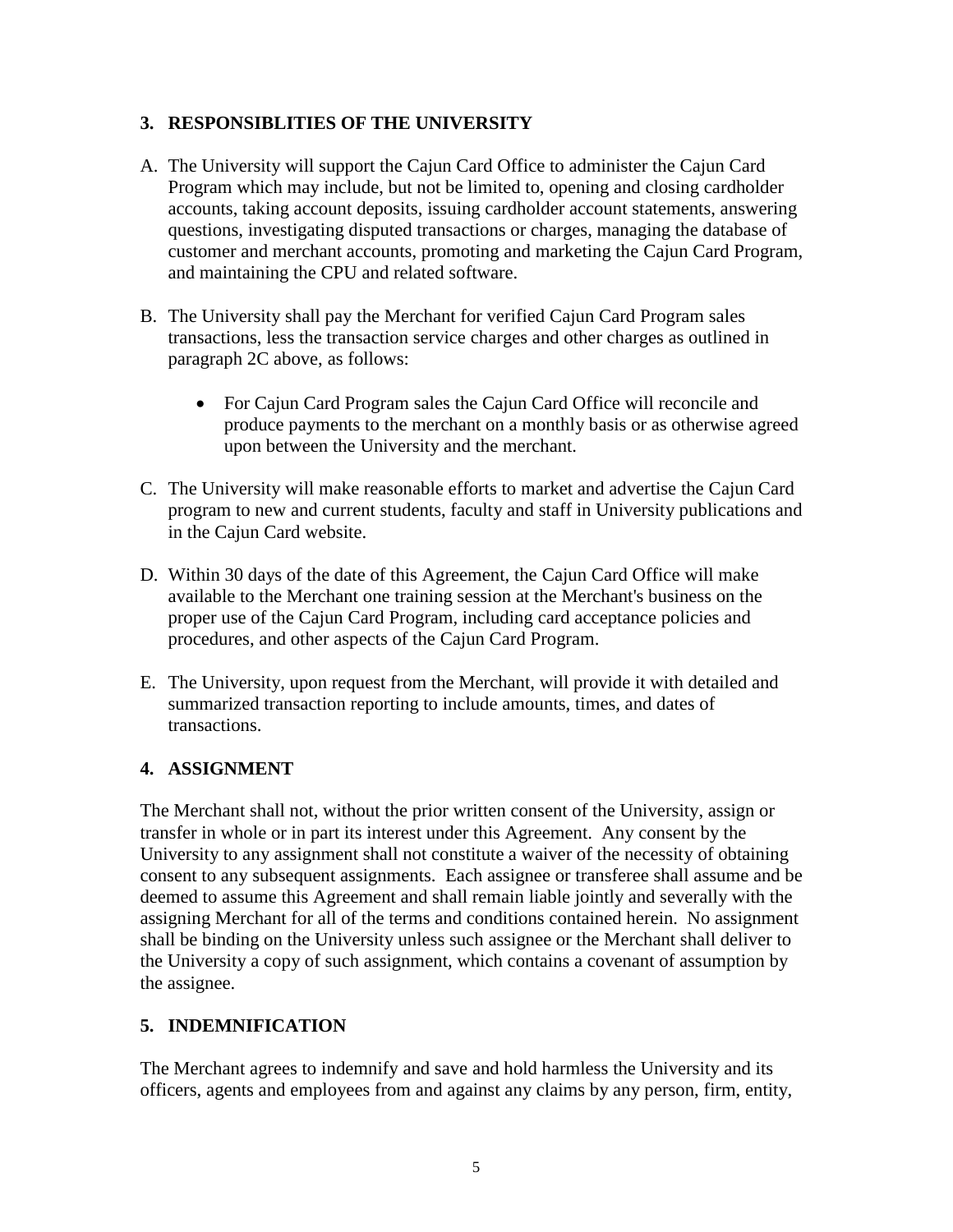or governmental authority arising from or attributable to the Merchant's participation in the Cajun Card Program, the Merchant's business operations and activities, a breach of this Agreement by the Merchant, or the acts or omissions of the Merchant's employees, agents, or servants, including but not limited to, any claims of personal injury or death or loss or damage to property. In the event of any such claims, the Merchant agrees to defend the same with competent legal counsel and shall indemnify and hold harmless the University against all attorneys' fees, litigation costs and expenses, and court costs in connection therewith.

#### **6. DEFAULT**

If the Merchant defaults in the performance of any material term or condition of this Agreement, including the failure of the Merchant to timely make any payment required by this Agreement and such default shall continue for a period of fourteen (14) days after written notice thereof from the University, then the University may terminate this Agreement. Notwithstanding the foregoing, in extraordinary circumstances where the giving of such notice would result in damage to the University or be detrimental to the Cajun Card Program or the University's interests, then the University shall be entitled to terminate this Agreement effective upon delivery of written notice to the Merchant.

#### **7. ADVERTISING**

Except as provided for in this Agreement, the Merchant agrees not to advertise or represent that the University of Louisiana at Lafayette or the Cajun Card Program endorses the Merchant's business or its goods and services, nor shall the Merchant use the University's name, trademarks, or any other identifying marks to promote or otherwise endorse the Merchant or Merchant's business unless it has received the prior written permission from the University. The University will grant to the Merchant a royalty-free, non-exclusive license to use and display the official Cajun Card logo in its advertising; provided, however, the Merchant agrees that it will not include the Cajun Card logo in any advertisement or in close proximity to any advertisement for brewed or alcoholic beverages, tobacco, firearms, or drug paraphernalia. Prior to the publication or release of any advertisement that contains the Cajun Card logo; the Merchant first must obtain the Cajun Card Office's approval of the advertisement. The Cajun Card Office will notify the Merchant within seven (7) calendar days after its receipt of the proposed advertisement of its approval or disapproval of the advertisement. If the Cajun Card Office fails to notify the Merchant within the seven (7) calendar day review period, the Merchant may consider the advertisement in the form submitted as approved. Such license shall terminate upon the expiration or earlier termination of this Agreement.

#### **8. NOTICE**

Any notice required by this Agreement shall be given either by the University or the Merchant to the other and shall be sent by certified mail, return receipt requested, and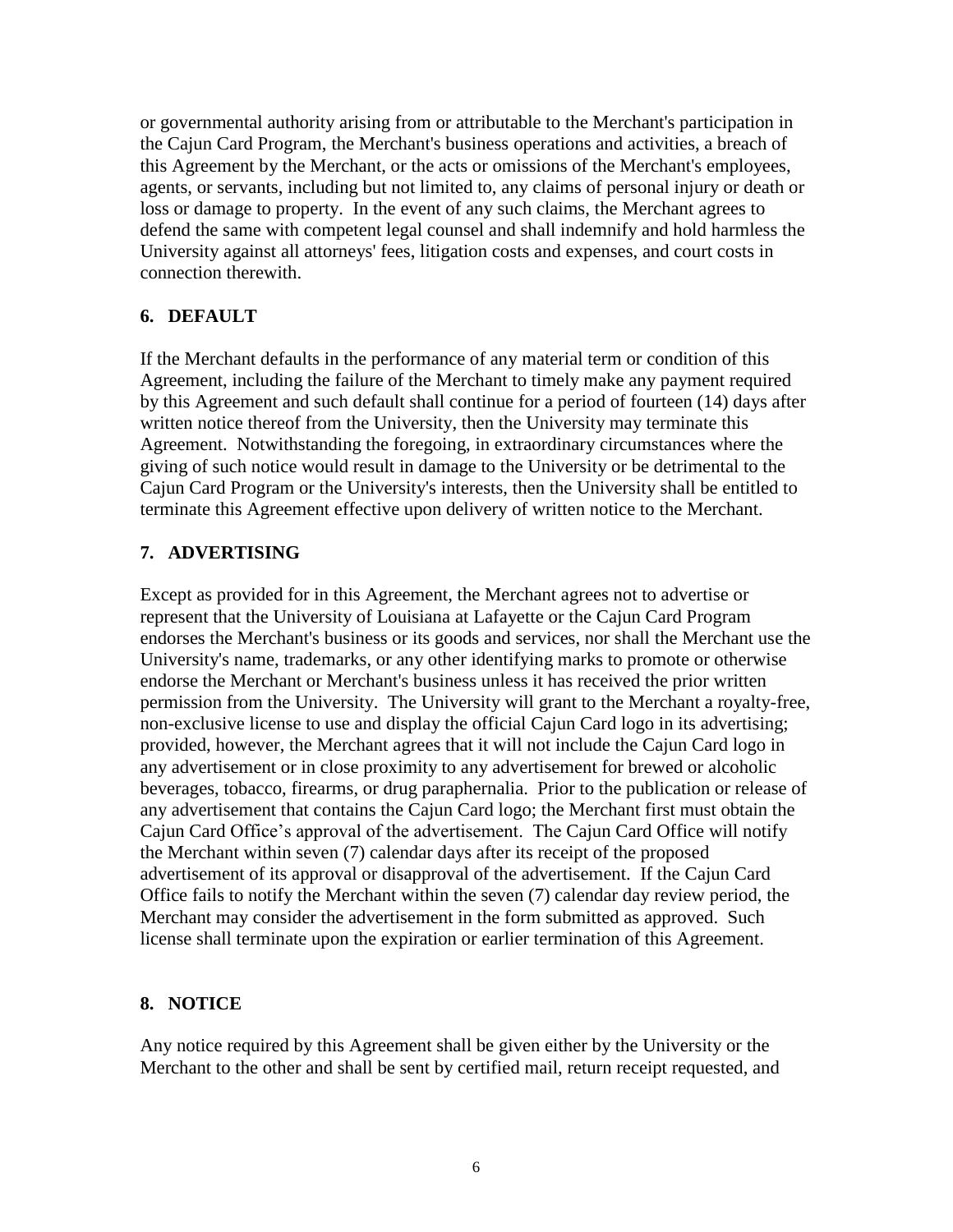shall be deemed to be given when received and shall be addressed to the University or the Merchant at their respective address as follows:

If to the University: Director, Cajun Card Office

The University of Louisiana at Lafayette P.O. Box 43615 Lafayette, LA 70504

\_\_\_\_\_\_\_\_\_\_\_\_\_\_\_\_\_\_\_\_\_\_\_\_\_\_\_\_\_\_\_\_\_\_\_\_\_ \_\_\_\_\_\_\_\_\_\_\_\_\_\_\_\_\_\_\_\_\_\_\_\_\_\_\_\_\_\_\_\_\_\_\_\_\_

\_\_\_\_\_\_\_\_\_\_\_\_\_\_\_\_\_\_\_\_\_\_\_\_\_\_\_\_\_\_\_\_\_\_\_\_\_

If to the Merchant:

All notices, inquires, or payments required to be given to the Cajun Card Office should be given as follows:

> Cajun Card Office P.O. Box 43615 Lafayette, LA 70504 Telephone: (337) 851-2273

#### **9. SUCCESSORS AND ASSIGNS**

Any term or condition of this Agreement which inures to the benefit of or is binding upon the Merchant shall also inure to the benefit of and be binding upon the successors and approved assigns of the Merchant.

#### **10. ENTIRE AGREEMENT**

This Agreement constitutes the entire agreement between the University and the Merchant and supersedes all prior agreements, if any, between the University and the Merchant in connection with the subject matter of this Agreement. Any subsequent addenda, modifications or alternations to this Agreement must be signed by both parties and should be attached to this Agreement.

#### **11. COMPLIANCE WITH LAWS**

The Merchant, at its cost, shall comply with all federal, state, county and municipal laws, ordinances and regulations with respect to the Merchant's participation in the Terminal Program.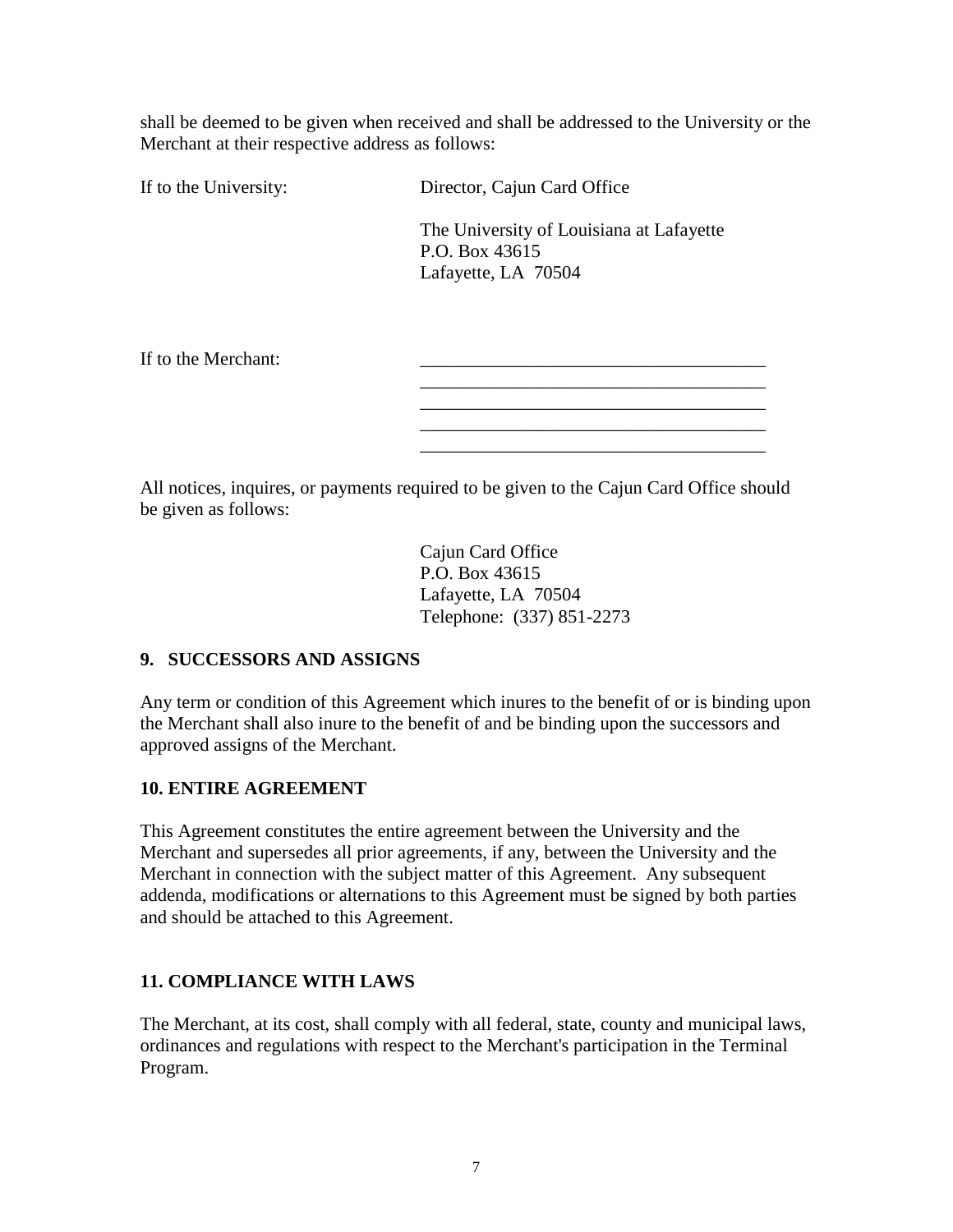#### **12. RELATIONSHIP OF PARTIES**

Nothing contained in this Agreement shall be deemed or construed by the parties or by any third person to create the relationship of principal and agent, partnership, joint venture, or of any other type of association between The University and the Merchant and neither the provisions contained in this Agreement nor any acts of the parties shall be deemed to create such relationship. The parties are independent contractors, and Merchant shall remain solely responsible for its acts and omissions and those of its employees and agents.

### **13. SEVERABILITY**

If any provisions of this Agreement or any application thereof shall be invalid or unenforceable, the reminder of this Agreement and any application of such provision shall not be affected thereby.

### **14. WAIVER**

No failure by either party to insist upon the strict performance by the other of any term or condition of this Agreement or to exercise any right to remedy contingent upon a breach thereof shall constitute a waiver of any such breach or of such term or condition of this Agreement and the term or condition shall continue in full force and effect with respect to any then existing or subsequent breach.

#### **15. TERMINATION**

- A. *TERMINATION BY UNIVERSITY*. The University at any time may terminate this Agreement for its convenience without penalty or any financial obligation to the Merchant by giving the Merchant thirty (30) days prior written notice.
- B. *TERMINATION BY MERCHANT*. The Merchant at any time may terminate this Agreement by giving the University thirty (30) days prior written notice.

#### **16. PRIVACY OF INFORMATION.**

A. University agrees that for purposes of the Family Educational Rights and Privacy Act of 1974 (20 U.S.C. § 1232g), as amended ("FERPA"), the Merchant will be considered a school official with a legitimate educational reason to have access to such limited personally identifiable information that may be contained on the Cajun Card. The Merchant agrees that it will not further disclose personally identifiable information about any student or other cardholder that it receives from that student's or person's Cajun Card pursuant to this Agreement, unless such disclosure is legally authorized under FERPA. The Merchant expressly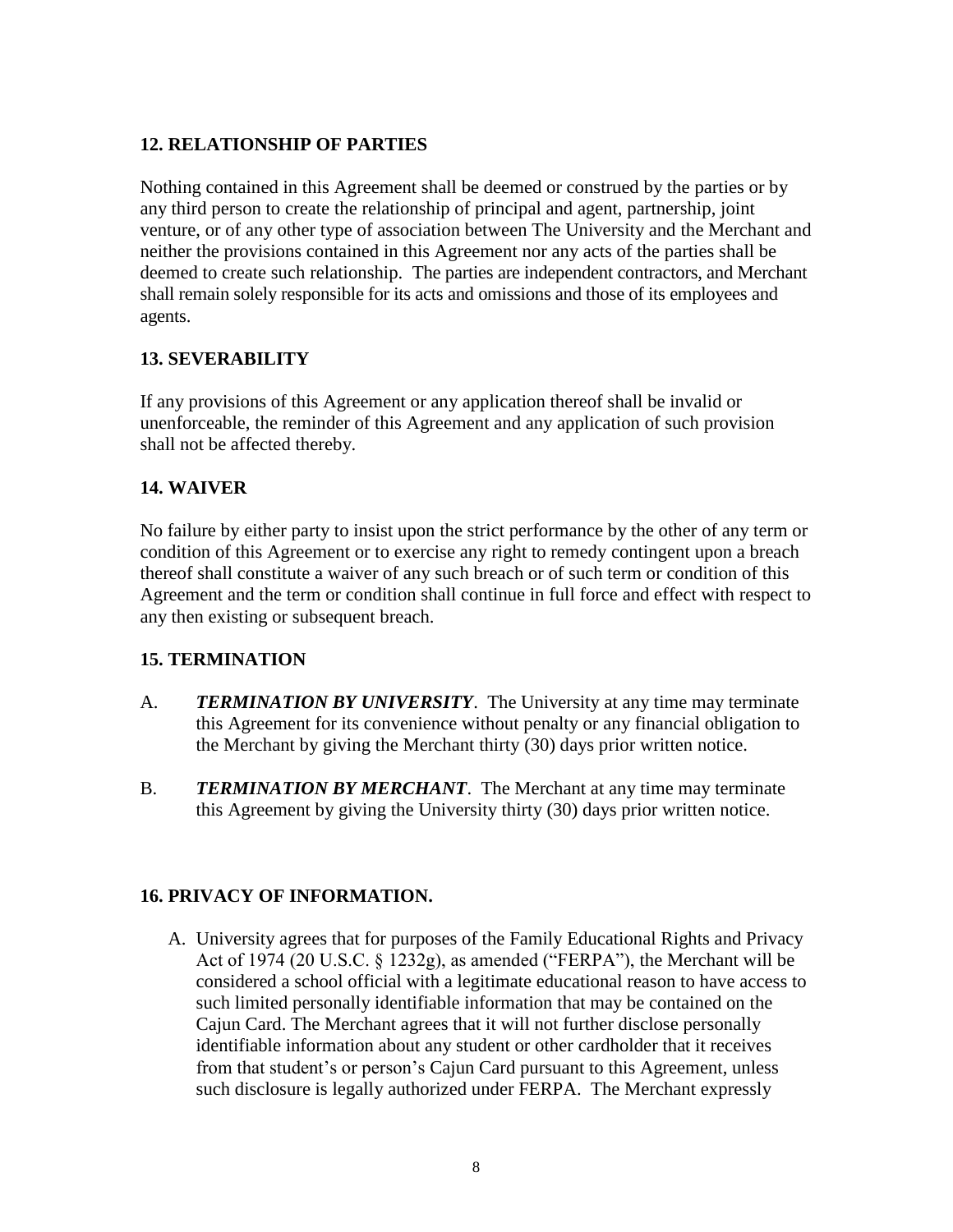warrants and represents that it will not itself retain or use, or disclose, transfer, or sell to any third party any personally identifiable information obtained by the Merchant from the Cajun Card for any purpose other than those that are expressly permitted by the terms of this Agreement with University.

B. Except as otherwise authorized in this Agreement, the Merchant agrees that it may not, directly or through any affiliate, disclose any nonpublic personal information about a cardholder to a nonaffiliated third party. For the purposes of this Agreement the term "nonpublic personal information" shall mean personally identifiable financial information. The term "personally identifiable financial information" shall have the same definition ascribed to that term in Section 313.3(o) of Part 313 of Title 16 Code of Federal Regulations. To the extent that the Merchant receives or collects any nonpublic personal information from either the University or the cardholder pursuant to this Agreement, the Merchant agrees that its disclosure and use of that information is expressly limited as follows: (1) The Merchant may disclose the information to its affiliates, but the Merchant's affiliates may, in turn, disclose and use the information only to the extent that the Merchant may disclose and use the information and (2) The Merchant may disclose and use nonpublic personal information only as necessary in the ordinary course of business to effect, administer, or enforce, or in connection with (i) servicing, carrying out, or processing a Cajun Card sales transaction that a cardholder requests or authorizes; (ii) providing a confirmation, statement, or other record of the Cajun Card sales transaction to the cardholder; or (iii) authorizing, settling, billing, processing, clearing, transferring, reconciling or collecting amounts debited or otherwise paid using a Cajun Card. The Merchant agrees that it shall not, directly or through an affiliate, disclose a Cajun Card number or similar form of access number or access code for a cardholder's Cajun Card account to any nonaffiliated third party for use in telemarketing, direct mail marketing, or other marketing through electronic mail to the cardholder. The Merchant further agrees that it shall not, directly or through an affiliate, use a Cajun Card number or similar form of access number or access code for a cardholder's Cajun Card account for telemarketing, direct mail marketing, or other marketing through electronic mail to the cardholder.

#### **17. GOVERNING LAWS**

This Agreement plus any related or supplemental documents or notices shall be governed by, construed and enforced in accordance with applicable federal laws, and the laws, of the State of Louisiana without regard to conflict of laws principles.

IN WITNESS WHEREOF, the University and Merchant by their duly authorized officers have executed this Agreement on the day and year first above written.